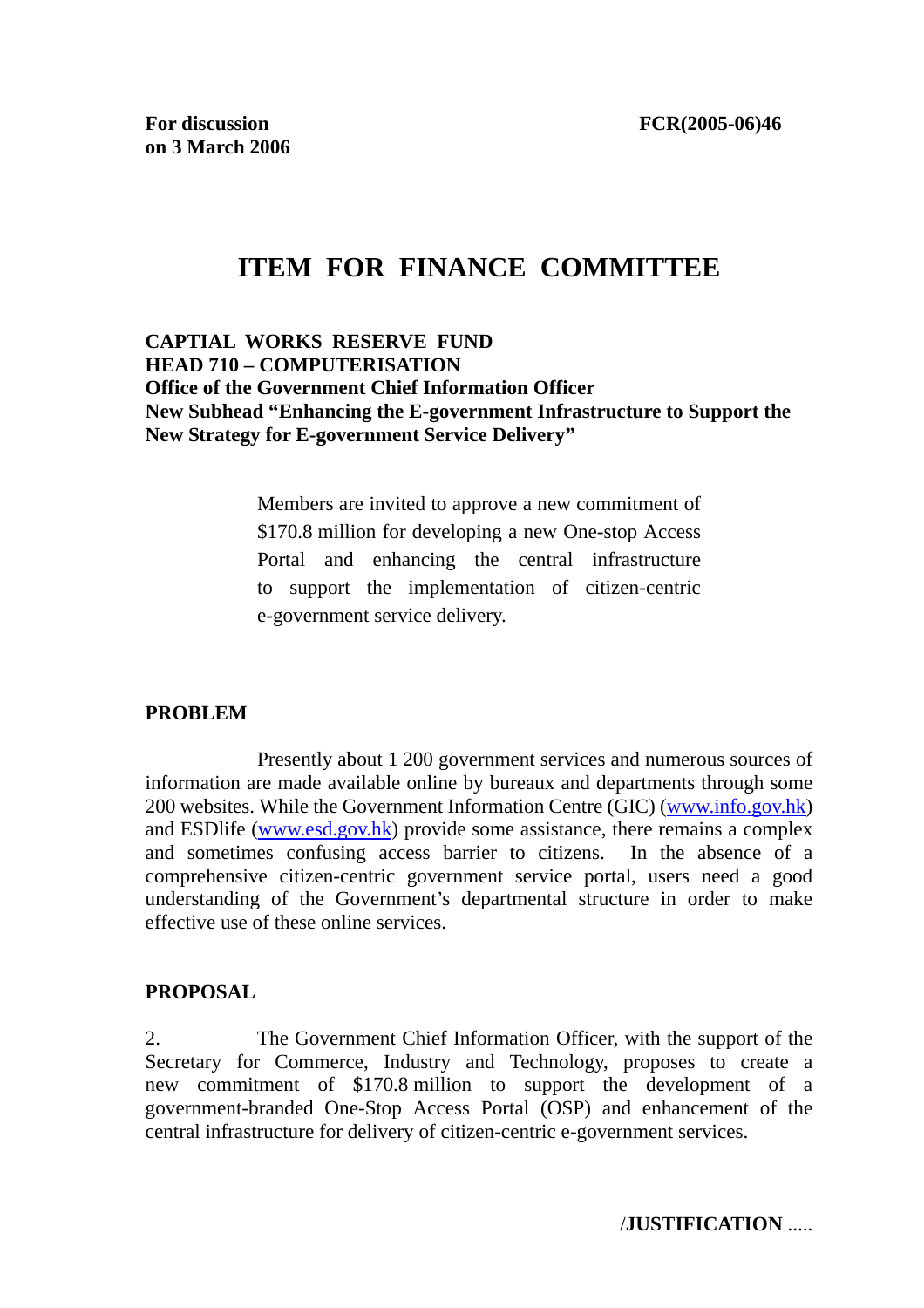# **JUSTIFICATION**

# **The Need for a New Strategy for E-government Service Delivery**

3. As with other governments, our first phase of e-government programme has focussed on putting information online and enabling electronic transactions. Through the Electronic Service Delivery (ESD) Scheme and the efforts of bureaux/departments (B/Ds), we have achieved the target of providing an e-option for 90% (or 1 200) of the public services amenable to the electronic mode of service delivery in 2003.

4. We reviewed the ESD Scheme and the first phase of our e-government programme in 2004. ESD Services Limited (ESDSL), a private sector operator selected through open tender, operates the current ESD Scheme since  $2001<sup>1</sup>$ . Through the Scheme, the Government has made available, through lower initial investment, a platform to jump-start the development of e-government and e-commerce in Hong Kong. The ESD portal (i.e. ESDlife) has over the years evolved into an e-commerce site providing access to 200 e-government services<sup>2</sup> alongside its commercial offerings. In parallel, the GIC provides access to some 200 departmental websites and 1 200 e-government services, which are presented largely in a government-centric manner. Local and overseas users without a good knowledge of the roles and functions of individual B/Ds would have difficulties in locating the information and services they need through the GIC.

5. As with the experience of other economies, the government-centric way in which services are delivered to citizens is a major reason behind the generally low utilization of e-government services in Hong Kong. Experience of these governments<sup>3</sup> suggests that the problem can to a large extent be addressed by creating a government-branded access portal and adopting a "citizen-centric" approach of service delivery. This approach involves the proactive re-engineering of government processes, integration and re-packaging of information and services across departmental boundaries and the delivery of related information and services in clusters that meets and anticipates citizens' needs.

/6. .....

 $\frac{1}{1}$ The existing ESD contract will expire in January 2008.

<sup>2</sup> ESDlife hosts 49 e-government applications developed by ESDSL and provides hyperlinks to another 151 e-government services developed by B/Ds.

<sup>3</sup> Reference has been made to the experience of the U.K., the U.S., Canada, Australia and Singapore.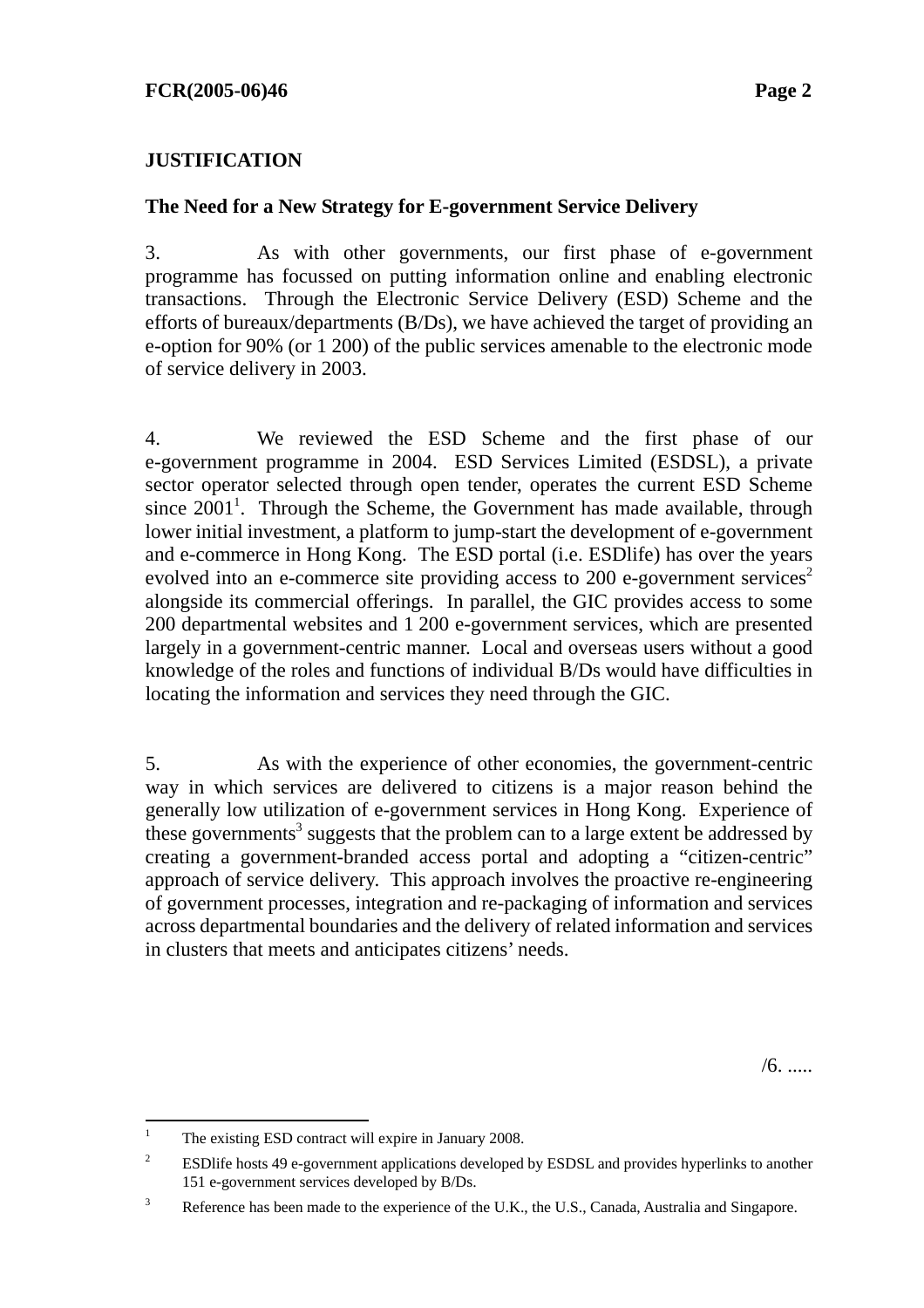Encl.1

6. Our review concludes that Hong Kong needs to adopt a new strategy for delivering e-government services (hereafter referred to as the "new strategy") based on a service clustering approach and an open, interoperable and neutral infrastructure. The aim of the new strategy is to enhance the quality and delivery of e-government services and attract more of our citizens and businesses to migrate to the online channel through providing truly one-stop, end-to-end and user-friendly electronic services. The current model of e-government service delivery and the future model under the new strategy are illustrated at Enclosure 1.

**Roadmap for the New Strategy** 

7. The new strategy will comprise the following key components –

### *(a) Creating a government-branded portal as a single gateway*

 Overseas experience shows that a government-branded platform with information and services delivered in an integrated and citizen-centric manner helps increase service utilization and customer satisfaction. ESDlife, which presents government services alongside commercial services and advertisements, does not offer a clear and strong e-government branding for Hong Kong. Furthermore, the co-existence of ESDlife and the GIC for delivering e-government services creates confusion and access barriers for local and overseas users. Rather than delivering e-government services through a commercial portal, an OSP with a strong government branding should be developed to serve as the one-stop gateway to all online government information and services. Specifically, the OSP should incorporate the information hosted by the GIC, reprovision the existing ESD services and support the introduction of new e-government services by B/Ds as and when necessary. Initially, over 100 new e-services will be introduced by the Immigration Department<sup>4</sup> (ImmD), Transport Department (TD), Inland Revenue Department and other B/Ds from mid-2006 onwards.

 $/(b)$  .....

 $\frac{1}{4}$  ImmD plans to introduce around 100 new e-services, such as appointment booking, application submission and process enquiry in relation to application for HKSAR passports (e-passport), visa, permits, etc., in the latter half of 2006.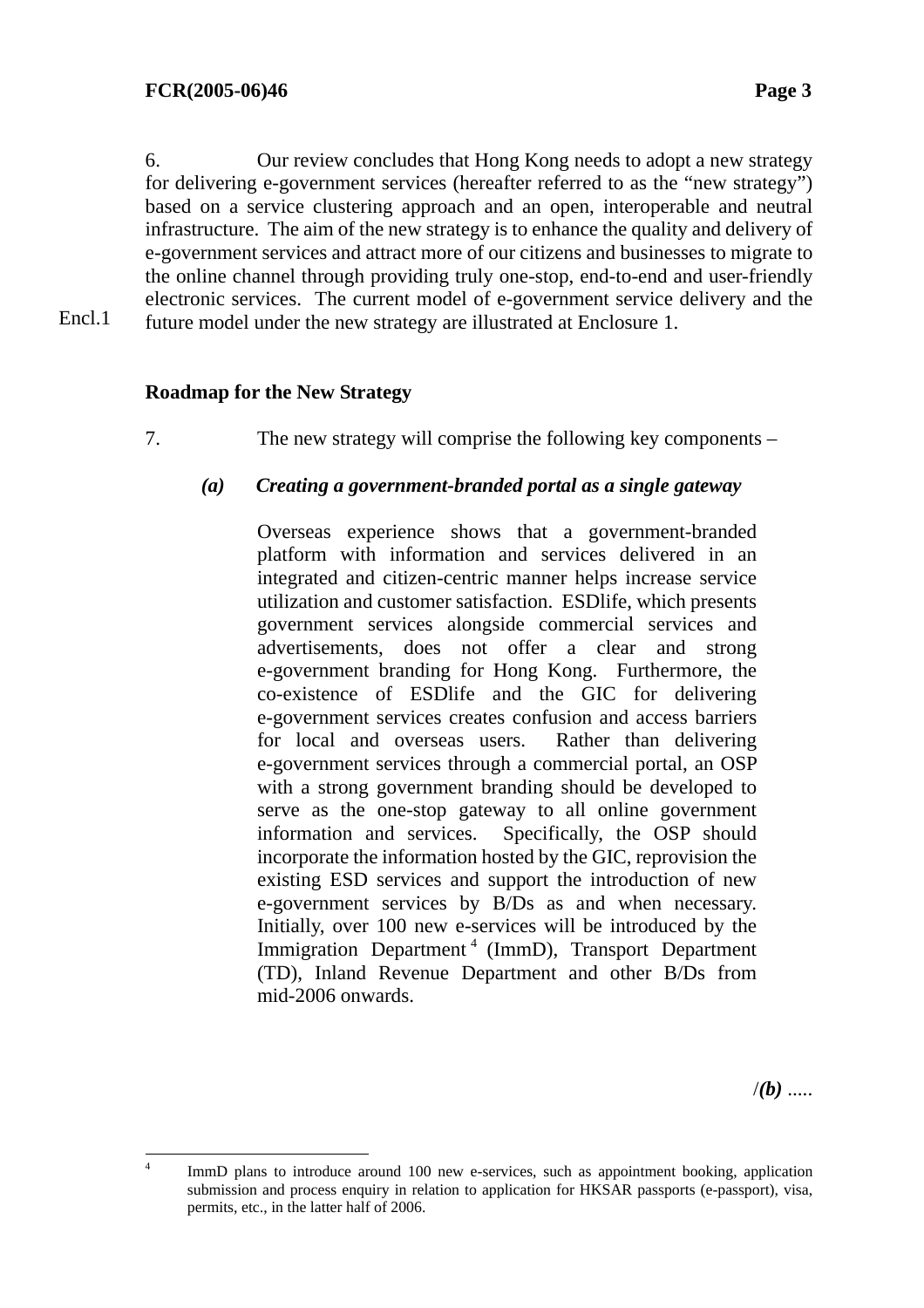### *(b) Re-engineering the services and adopting a service clustering approach*

The OSP will deliver government information and services through a number of service clusters developed on the basis of service areas (e.g. jobs & employment, education & training, health & well-being) and the needs of customer segments (e.g. youths, visitors). This approach involves more than grouping related information and services together: it requires the Government to proactively integrate and re-engineer its business processes and implement joined up initiatives. A private sector operator cannot deliver such changes without B/Ds' ownership of and active involvement in the processes. Moreover, top-level sponsorship (under the E-government Steering Committee chaired by the Financial Secretary) and an empowered organization (OGCIO) to drive the initiative are instrumental to the successful implementation of the new strategy. It is also necessary to conduct regular customer research to ensure that B/Ds are fully aware of the needs and expectations of the citizens.

# *(c) Enhancing the central e-government infrastructure*

- (i) The benefits of private sector participation in delivering e-government and value-added services are recognized. However, the Government needs to establish strategic control over the central service delivery platform before it can bring in new players to deliver services. This is because potential business partners or service providers would have serious concerns if they have to operate on or from a proprietary platform owned by ESDSL or another private company. The availability of an open, neutral and interoperable platform owned by the Government for delivering e-government and value-added services would remove business concerns about impartiality, confidentiality and conflict of interests.
- (ii) We will make use of the most readily available and scalable central infrastructure, the E-government Infrastructure Service (EGIS) platform <sup>5</sup> , to support the development of the OSP/service clusters and introduction of new e-government

/services .....

 $\frac{1}{5}$  The EGIS platform, which was developed by the OGCIO and came into operation in December 2004, provides to B/Ds shared front-end hosting services (e.g. application hosting, outgoing notification, application messaging, ebXML messaging and audio-visual content streaming services).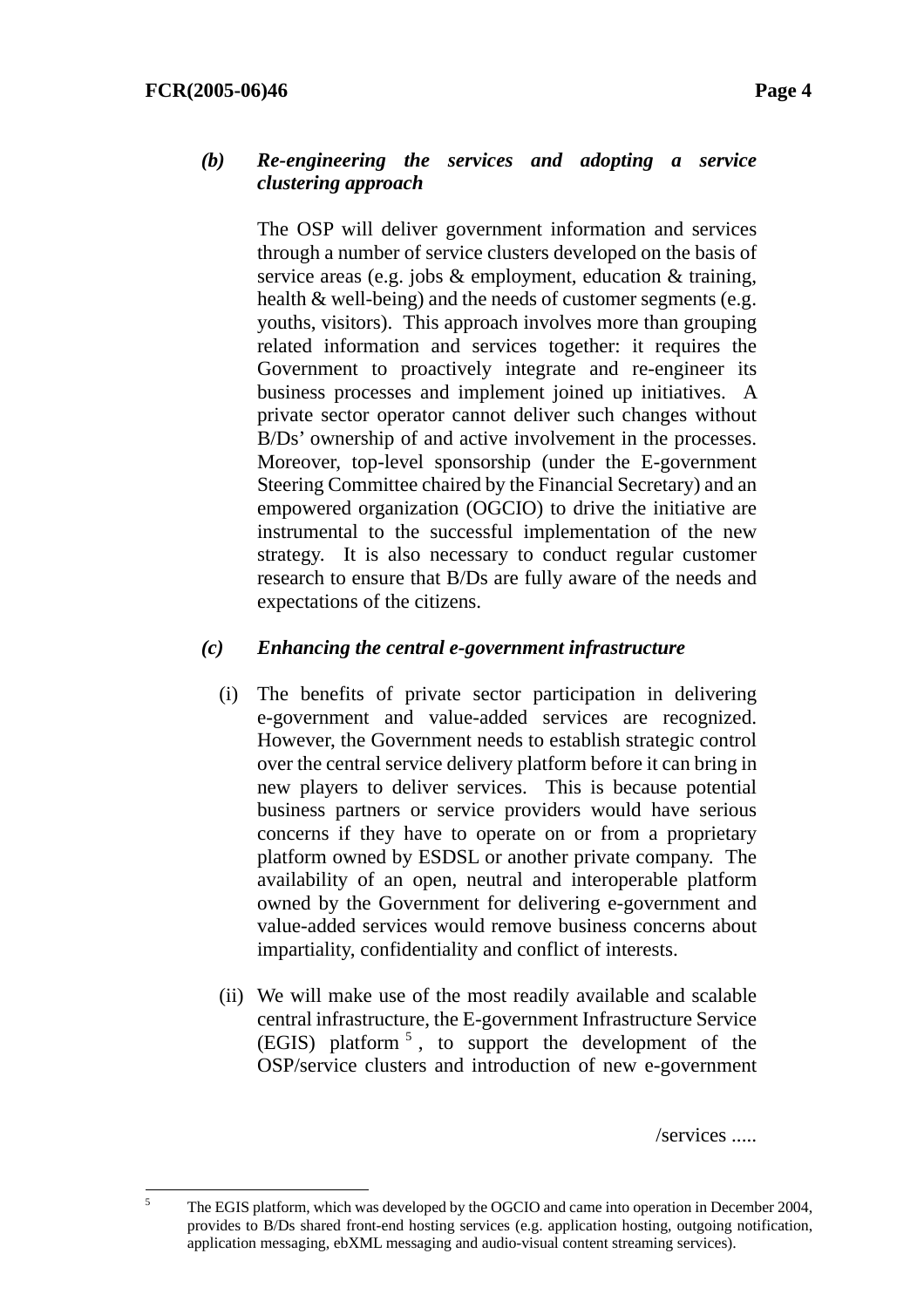services. By enhancing EGIS, we will have the necessary front-end infrastructure in place in time for rolling out new e-government services and reprovisioning existing ESD services. Furthermore, as an open and neutral platform, the availability of EGIS will make it easier for third parties to deliver value-added services in the service clusters. To cater for the full range of service and technical requirements of the OSP/service clusters and the new and revamped e-government services, we have to enhance the capacity and capability of EGIS and supplement it with new common services to support electronic transactions (e.g. enhanced search function, e-payment gateway, e-authentication). Where necessary, the B/Ds concerned will enhance their back-end systems to support their new and revamped services.

# *(d) Conducting an Expression of Interest exercise*

- (i) We will establish a government-branded OSP and an open and neutral infrastructure under the new strategy. As explained in paragraph 7(c)(i) above, to ride on a proprietary platform to provide all online government information and services would create a disincentive and barrier for other service providers to deliver e-government and value-added services.
- (ii) By mid-2006 when the OSP and the open and neutral platform are available, we will be ready to bring in business partners and service providers to provide value-added services or operate the service clusters. Our plan is to conduct an Expression of Interest (EOI) exercise to gauge the market interest in providing value-added services/content and operate the service clusters in the second half of 2006. By then, interested parties can better assess the service requirements, possible scope and models of public-private partnership (PPP) and the associated financial implications or risks. Subject to the outcome of the EOI and subsequent tendering exercises, our plan is to introduce private sector content and services to the service clusters from 2007 onwards and further PPP opportunities from 2008 onwards. ESDSL and other private sector companies may participate in the delivery of e-government and e-commerce services on a non-exclusive basis.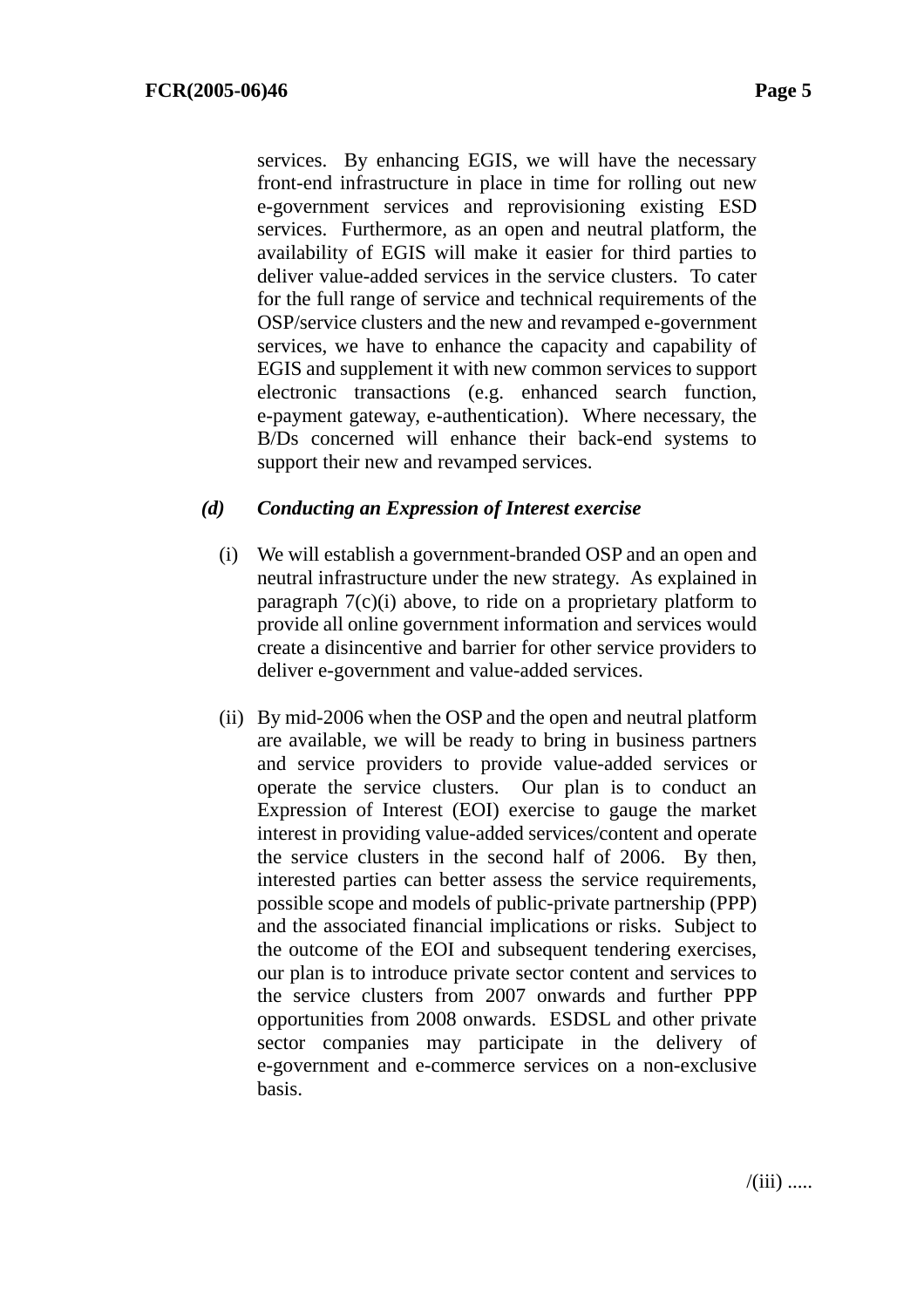(iii) In the development of the OSP/service clusters, both the OGCIO and the B/Ds concerned will be outsourcing to the private sector a significant portion of their work in application development, system implementation and maintenance and provision of technical support. In other words, a major proportion of the funding (non-recurrent and recurrent) to be spent on the project will go to the private sector (see paragraphs 16 and 24 below).

# **Phased Implementation Approach**

8. Accordingly, the new strategy will be implemented in four stages (with overlap between some stages) as follows –

*(a) Stage 1 – Develop and Launch Initial OSP/Service Clusters (mid-2006)* 

 The OSP will be developed and soft-launched as a branded one-stop gateway to online government information and transactional services. Initial service clusters will emerge at this stage. New services launched by the ImmD on the OSP will be hosted on the enhanced EGIS platform. Existing ESD services will be hyperlinked to the OSP/service clusters.

*(b) Stage 2 – Broaden and Deepen Service Clusters (mid-2006 – end 2007)* 

 The service clusters will gradually take shape and become more mature both in terms of the diversity of information and services provided and the customer-centric features available (e.g. personalization services). Existing ESD services 6 will be progressively reprovisioned onto the OSP and further new/revamped services will be launched by ImmD and TD at this stage. An EOI exercise will be conducted to gauge market interest in providing value-added content and services and operating the service clusters.

/*(c)* .....

 6 These include existing e-government services offered by the Transport Department, Immigration Department, Inland Revenue Department, Census & Statistics Department, Information Services Department, Leisure & Cultural Services Department, Official Receiver's Office, Registration and Electoral Office, Rating & Valuation Department and Office of the Government Chief Information Officer.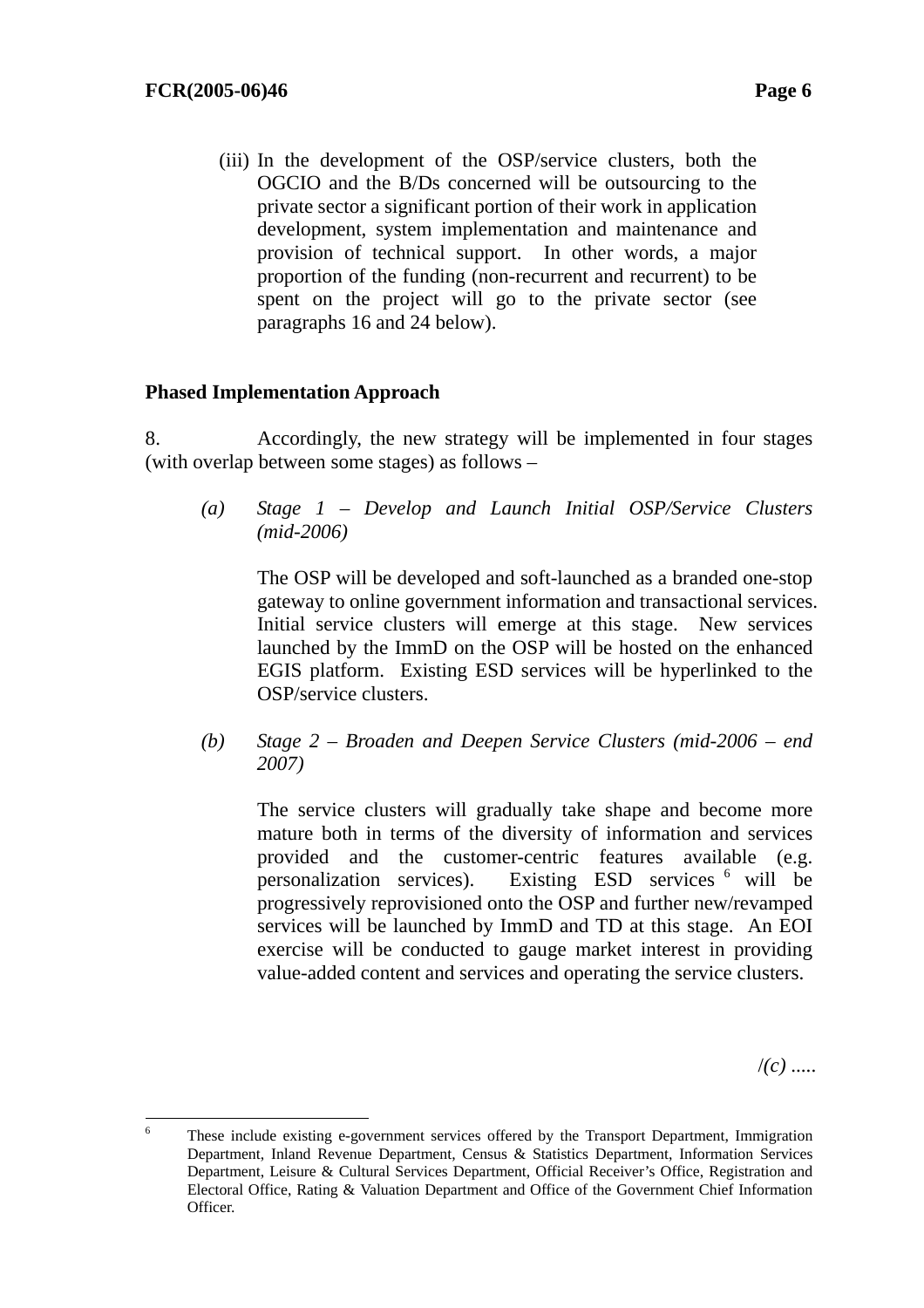*(c) Stage 3 – Introduce Private Sector Content and Services (from 2007 onwards)* 

 Subject to the outcome of the EOI exercise and subsequent tendering, value-added content and services provided by the private sector will be introduced onto the service cluster gradually and private sector delivery platforms/channels (e.g. mobile, wireless) will be considered.

*(d) Stage 4 – Introduce PPP (after January 2008)* 

 PPP in the management and operation of selected service clusters will be introduced.

# **OTHER PROPOSALS CONSIDERED**

# *Engaging ESDSL to deliver the new strategy*

9. It has been suggested that the Government could invite the existing ESD operator to implement the new strategy, rather than developing its own e-government branding and infrastructure. The suggestion is not feasible for three reasons. Contractually, the ESD contract has a fixed duration of five years and is extendable for two years on the same terms and conditions (i.e. up to mid-January 2008). It does not provide for further extension or renewal beyond the seven-year period. The Government must go through an open tendering process to identify suitable contractor(s) to deliver the OSP, infrastructure and service clusters even if it were to continue to adopt a PPP approach. Moreover, the ESD contract provides for 49 applications and 200 services only, as opposed to the over 1 200 services to be covered by the OSP.

10. Secondly, as mentioned in paragraph 7(b) above, top-level sponsorship, B/Ds' ownership of the business process re-engineering and OGCIO's proactive leadership are all instrumental to the successful implementation of the new strategy. A private sector operator cannot possibly take the place of the Government to drive the changes. Lastly, the ESD Scheme cannot meet one major policy objective of the new strategy, i.e., to open up e-government service delivery to new market players. As explained in paragraph  $7(c)(i)$  above, other business partners and service providers will have serious concerns if they have to provide services on the proprietary platform (i.e. ESDlife) owned by ESDSL. Hence, the Government has to put in place an open and neutral e-government platform before it can bring in new service providers under the new strategy.

/*Individual* .....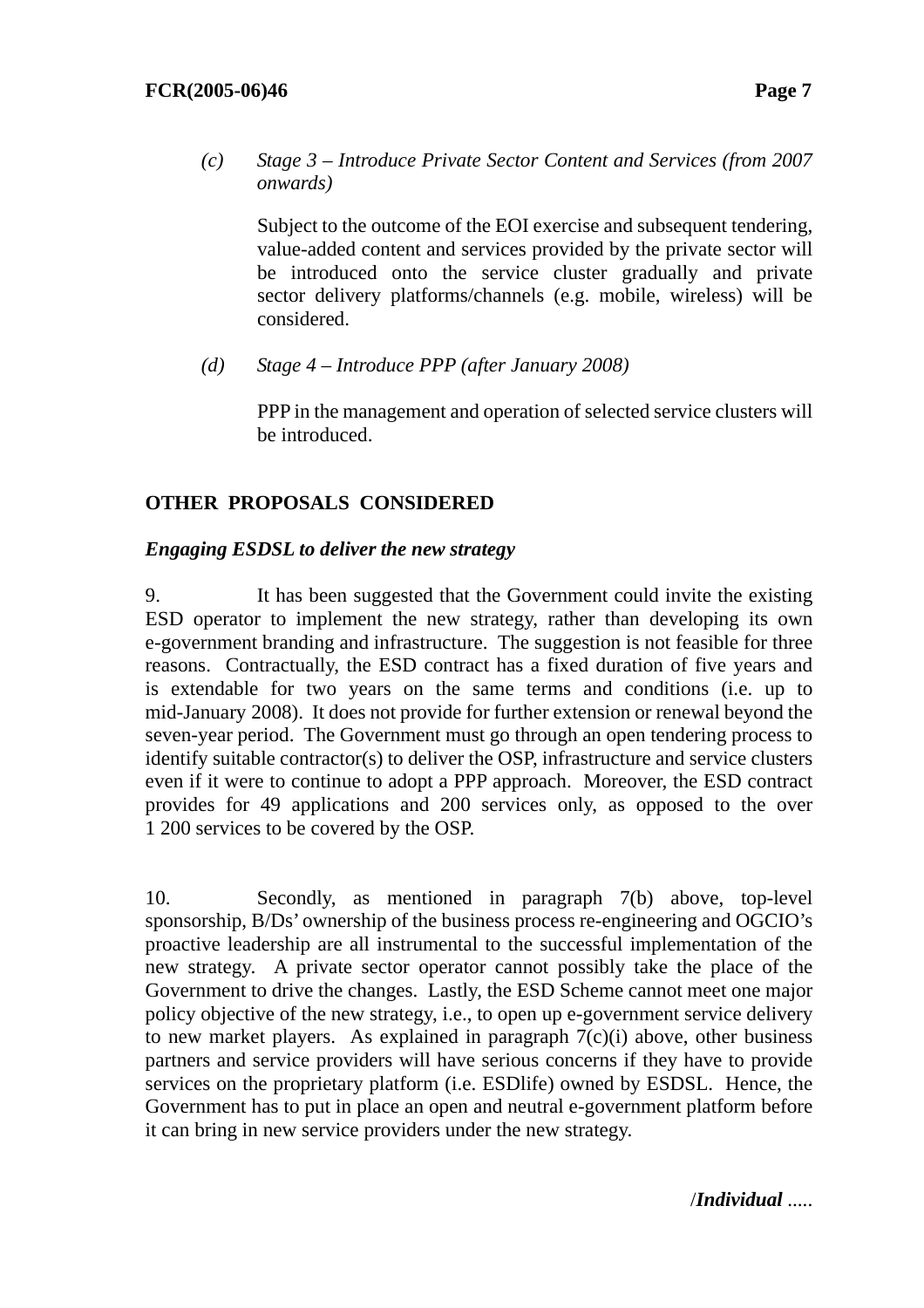### **FCR(2005-06)46 Page 8**

# *Individual B/Ds providing their services on separate platforms*

11. Without an enhanced EGIS platform to provide the front-end infrastructure of the OSP/service clusters, each B/D will have to build or enhance its own infrastructure and develop the required common services (e.g. e-payment, e-authentication) individually. This represents substantial duplication of efforts/resources and undermines the "whole-of-government" approach of service delivery. On the other hand, a central infrastructure would allow the Government to achieve economies of scale and minimize duplication of efforts and costs in project implementation, system administration and contract management; and the OSP will ensure that B/Ds' services are delivered in a citizen-centric manner consistently.

# **BENEFITS**

# **Intangible Benefits**

12. The successful implementation of the new strategy for e-government service delivery will achieve the following intangible benefits for the Government and citizens –

*(a) Improve service quality and reduce access barrier* 

As the one-stop government portal and adopting a service clustering approach, the OSP will provide end-to-end and citizen-centric information/services to its customers and ensure government-wide consistency in service delivery and customer experience. It will also enhance the accessibility and ease of use of government information and services as customers can locate the desired information and services more easily through the service clusters, which are designed based on customer research findings and supported by enhanced search capability and customer relationship management features. The new personalization services (e.g. information subscription service) will enhance customer satisfaction and value in using e-government services. On the other hand, B/Ds can respond to customers' requests and needs faster as they will be in the frontline of providing e-government services.

*(b) Improve operational efficiency and minimize duplication of efforts* 

The implementation of business process re-engineering and other service transformation measures will not just enhance service quality but also improve B/Ds' operational efficiency.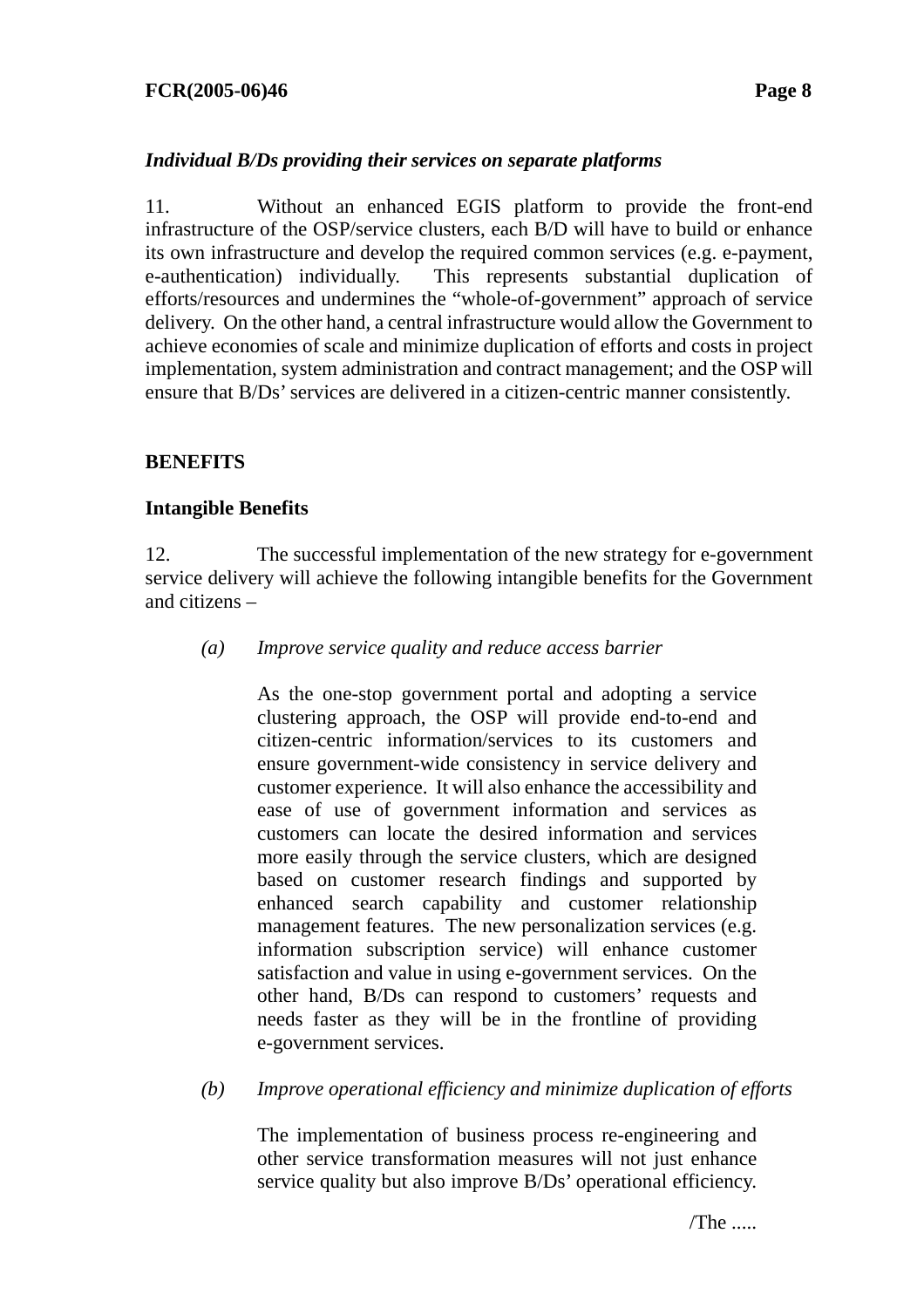The consolidation of related information/services into service clusters will minimize duplication of efforts in hosting and maintaining multiple departmental websites on similar subjects. The availability of a secure, robust and scalable central infrastructure will minimize duplication of efforts and costs in project implementation, system administration and contract management.

### *(c) Retain flexibility and control over service scope and design*

With a government-owned infrastructure in place, the Government can progressively expand the scope and number of e-government services and adjust the design and operation of the OSP/service clusters as and when necessary, without the contractual limitations posed on the scope, priority and length of services. Apart from the existing 1 200 and the over 100 new e-government services mentioned in paragraph 7(a) above, OGCIO is discussing with other B/Ds on the introduction of more new e-services on the OSP. Furthermore, an open and neutral platform will facilitate the provision of value-added content and services on the service clusters by different business partners.

#### *(d) Create a strong e-government branding for Hong Kong*

Our recent customer research confirms that it would be important to establish a clear, independent and non-commercial branding for the government portal. The OSP will create a strong and unified e-government branding for the HKSAR Government both locally and internationally, which is also important for driving up service utilization.

# **Cost Savings**

13. The implementation of the new strategy will bring about average annual savings of \$41.6 million from 2008-09 to 2011-12, comprising –

*(a) Realizable savings of about \$24 million per annum* –

These comprise annual maintenance costs of \$13.1 million for maintaining B/Ds' back-end infrastructure (for interface with ESDSL's front-end infrastructure), and annual average of \$11.2 million for meeting financial charges payable to financial institutions for e-payment services (assuming a 10% growth in e-payment transactions) and other miscellaneous expenses under the ESD Scheme.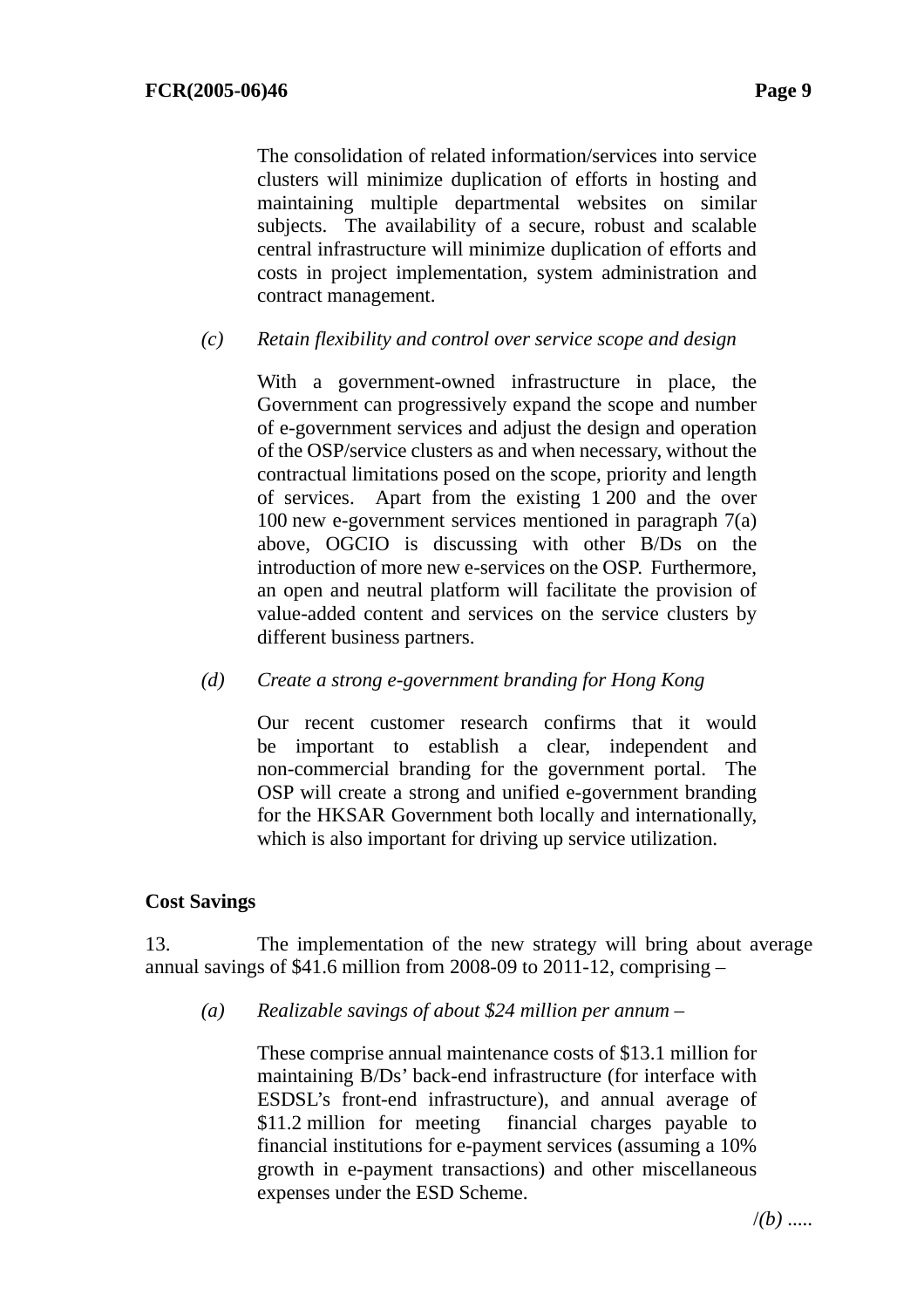*(b) Cost avoidance of about \$17 million per annum* –

This represents the average annual subscription and transaction fees<sup>7</sup> that would otherwise be paid to ESDSL from 2008-09 to 2011-12 (assuming a 10% annual growth in the total volume of chargeable ESD transactions).

The sum will be used to offset partly the recurrent expenditure for implementing the new strategy (see also paragraph 31 below).

14. Apart from the aforesaid savings, we expect that tangible benefits can be realized through boosting the utilization of existing and new e-government services and migrating more Internet users to the e-channel. The latest survey conducted by the Census & Statistics Department on the usage and penetration of IT in Hong Kong shows that while about 57% (3.5 million) of our citizens aged 10 and above are Internet users, only around 37% (1.3 million) and 16% (560 000) of them have accessed online government information and used e-government services respectively. In other words, there is a sizable pool of potential users of e-government services who remained "untapped". The successful migration of these Internet users to the e-channel will reduce the demand for services delivered via the traditional channels, thereby enabling the Government to focus its resources to better serve those citizens who have to rely on the phone or government counters/offices to obtain public information and services and to re-deploy its resources to address other pressing needs for public services. The OGCIO will promulgate to B/Ds a channel management strategy in the latter half of 2006 and take stock of the benefits that could be derived from channel migration.

# **Cost and Benefit Analysis**

15. A cost and benefit analysis on the implementation of the new strategy for e-government service delivery and the OSP/service clusters is at Enclosure 2. Encl. 2

# **FINANCIAL IMPLICATIONS**

# **Non-recurrent expenditure**

16. We estimate that implementation of the new strategy for e-government service delivery will require a total non-recurrent expenditure of \$170.8 million over a two-year period from 2006-07 to 2007-08, broken down as follows –

 $/(a)$  .....

<sup>&</sup>lt;sup>-</sup> Under the ESD contract, the Government will pay a monthly subscription fee of \$400,000 and a transaction fee of \$5.5 per chargeable transaction to ESDSL one year after the threshold of 2.3 million chargeable transactions was reached. This threshold had been reached around mid-2004.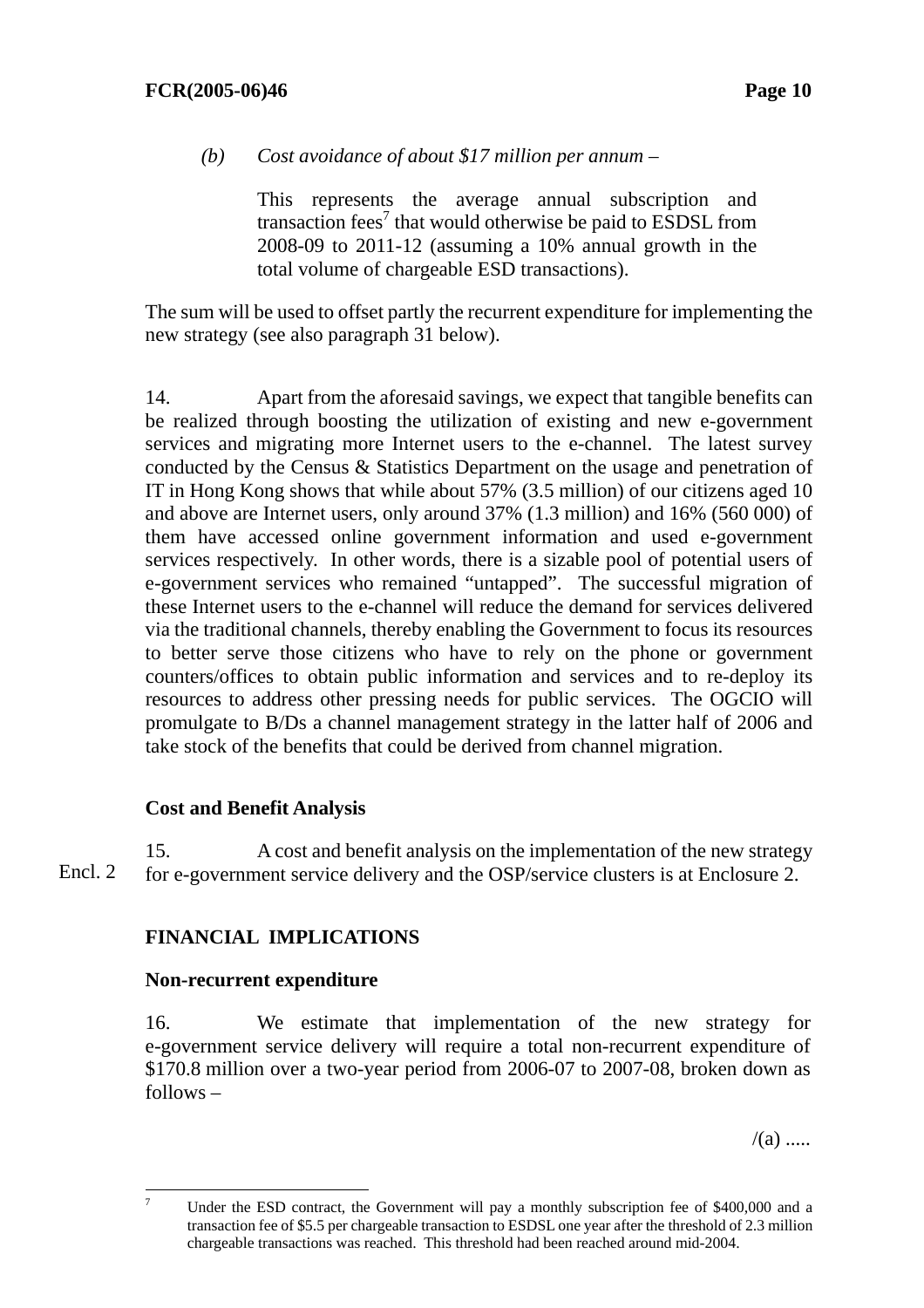|     |                                               | 2006-07<br>\$ million | 2007-08<br>\$ million | <b>Total</b><br>\$ million |
|-----|-----------------------------------------------|-----------------------|-----------------------|----------------------------|
| (a) | Hardware and software                         | 36.3                  | 22.8                  | 59.1                       |
| (b) | Implementation and contract<br>staff services | 44.8                  | 43.5                  | 88.3                       |
| (c) | Publicity and promotion                       | 4.0                   | 4.0                   | 8.0                        |
| (d) | Contingency                                   | 8.5                   | 6.9                   | 15.4                       |
|     | <b>Total</b>                                  | 93.6                  | 77.2                  | 170.8                      |

17. On paragraph 16(a), the estimate of \$59.1 million is for the acquisition of hardware, software and related facilities to support the development of the OSP/service clusters, introduction of new e-government services and reprovisioning of ESD services. The hardware includes web servers, application servers, database servers and network infrastructure. Software packages to drive and support the hardware will also be required.

18. On paragraph 16(b), the estimate of \$88.3 million is for the acquisition of services from external service providers and contract IT professional staff to implement the OSP/service clusters and develop the infrastructure and supporting facilities for reprovisioning ESD services. Main activities include system design and configuration, system delivery and migration, system installation and testing, system integration, production roll-out and provision of technical support.

19. On paragraph 16(c), the estimate of \$8 million is for launching and promoting the OSP/service clusters and the use of e-government services. Main activities include public education programmes, exhibitions and publicity campaigns.

20. On paragraph 16(d), the expenditure of \$15.4 million represents about 10% contingency on the cost items set out in paragraph 16(a) to (c).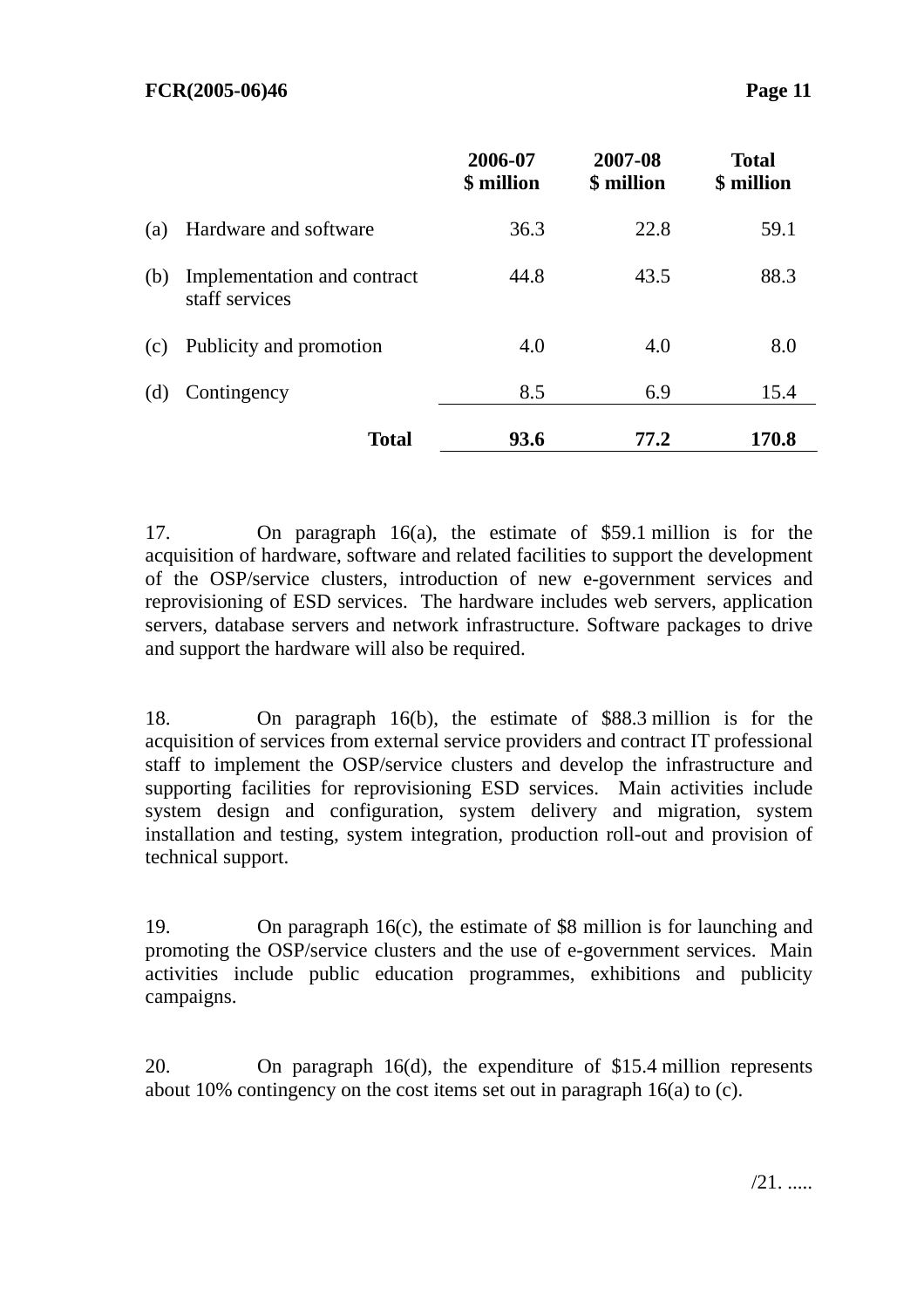21. In addition to the central infrastructure and services, individual B/Ds that have to reprovision their ESD services will seek about \$70 million from CWRF Head  $710$  Subhead A007GX (computerization block allocation)<sup>8</sup> for redeveloping and supporting their applications. They will absorb total recurrent expenditure of about \$15 million per annum for implementing these projects. To meet the target date of launching the OSP around mid-2006, OGCIO has also secured about \$20 million under the 2005-06 computerization block allocation for engaging professional services to support programme management and OSP branding and design (e.g. customer research).

### **Other Non-recurrent Expenditure**

22. The implementation of the new strategy will entail a non-recurrent staff cost of \$33.6 million, broken down as follows –

|            |              | 2006-07<br>\$ million | 2007-08<br>\$ million | 2008-09<br>\$ million | <b>Total</b><br>\$ million |
|------------|--------------|-----------------------|-----------------------|-----------------------|----------------------------|
| Staff cost |              | 18.0                  | 14.6                  | 1.0                   | 33.6                       |
|            | <b>Total</b> | <b>18.0</b>           | <b>14.6</b>           | $1.0\,$               | <b>33.6</b>                |

23. The staff cost estimated above represents a total of 45.5 man-months of three Administrative Officer Grade staff, 21 man-months of an Executive Officer Grade staff, and 297 man-months of 13 IT professional grade staff. The project team will be responsible for planning and overseeing the implementation of the programme, devising the branding and marketing strategy for the OSP/service clusters, coordinating with stakeholders, advising and supporting B/Ds' work and overseeing the performance of the external service providers. The OGCIO will absorb the non-recurrent staffing requirement from within its existing resources.

# **Recurrent Expenditure**

24. We estimate that the average total recurrent expenditure arising from the project is \$59.5 million per annum from 2008-09 to 2011-12, broken down as follows –

 $/(a)$  .....

 8 B/Ds will apply for funding from the Finance Committee (FC) separately if the estimated costs of each of their projects exceed \$10 million.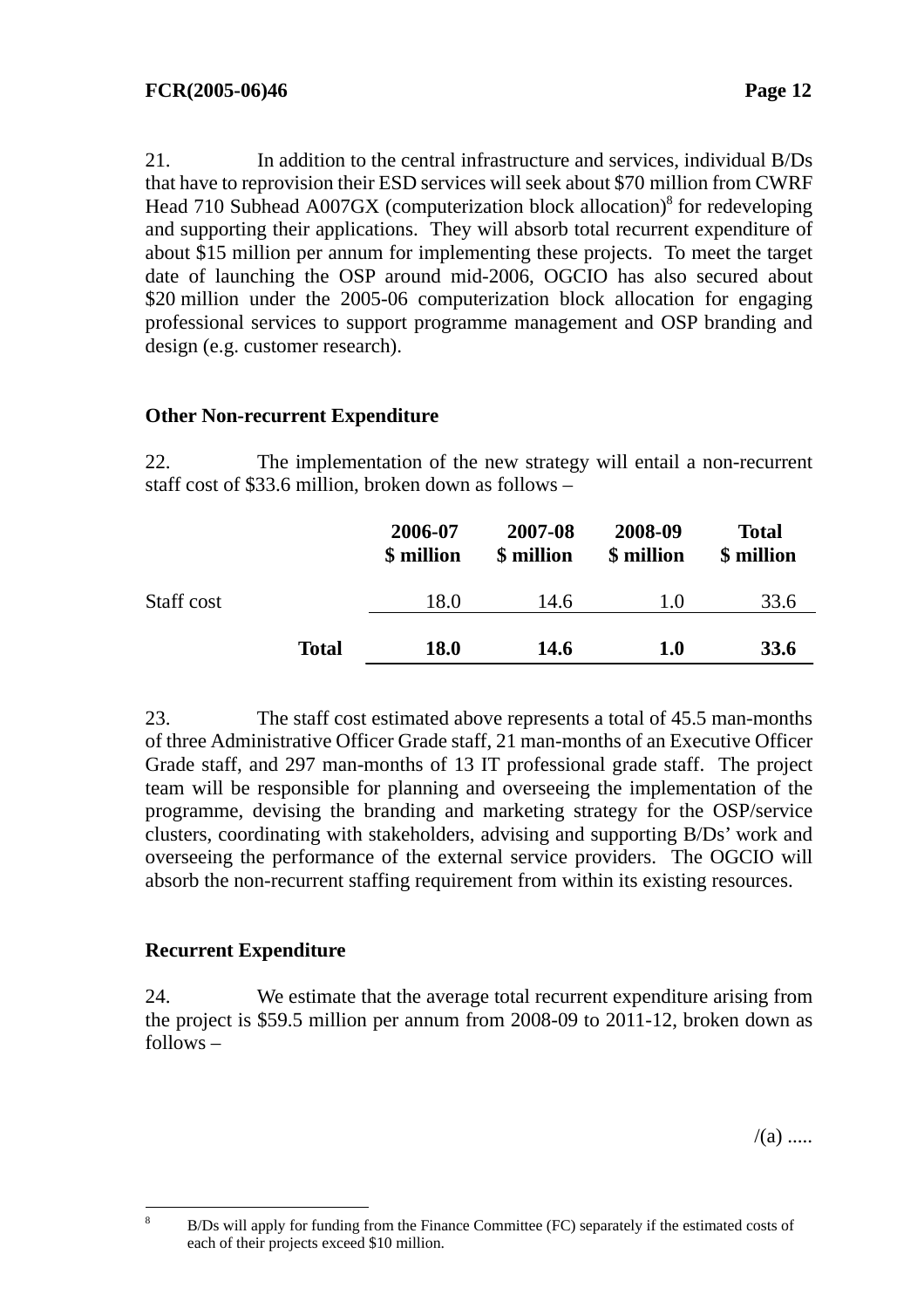|     |                                                               | 2007-08<br>\$ million <sup>9</sup> | 2008-09<br>\$ million | 2009-10<br>\$ million | 2010-11<br>\$ million | 2011-12<br>\$ million |
|-----|---------------------------------------------------------------|------------------------------------|-----------------------|-----------------------|-----------------------|-----------------------|
| (a) | Hardware and<br>software<br>maintenance and<br>communications | 3.4                                | 13.4                  | 13.4                  | 13.4                  | 13.4                  |
| (b) | On-going support<br>services                                  | 5.7                                | 21.6                  | 21.6                  | 21.6                  | 21.6                  |
| (c) | Help desk services                                            | 0.6                                | 2.4                   | 2.4                   | 2.4                   | 2.4                   |
| (d) | Publicity and<br>promotion                                    | 1.0                                | 3.0                   | 3.0                   | 3.0                   | 3.0                   |
| (e) | Financial charges                                             | 1.1                                | 4.3                   | 4.6                   | 4.9                   | 5.3                   |
|     | Sub-total                                                     | 11.8                               | 44.7                  | 45.0                  | 45.3                  | 45.7                  |
| (f) | Staff cost                                                    | 4.3                                | 15.1                  | 14.1                  | 14.1                  | 14.1                  |
|     | <b>Total</b>                                                  | 16.1                               | 59.8                  | 59.1                  | 59.4                  | 59.8                  |

25. On paragraph 24(a), the estimated annual expenditure of \$13.4 million is for hardware and software maintenance, software licence fees and rental of data lines to support the OSP.

26. On paragraph 24(b), the estimated annual expenditure of \$21.6 million is for procuring on-going system operation, support and maintenance services provided by external service providers.

27. As regards paragraph 24(c), the estimated annual expenditure of \$2.4 million is for providing help-desk services to customers seeking advice on and assistance in the use of government information and services on the OSP/service clusters.

/28. .....

<sup>-&</sup>lt;br>9 The estimated recurrent expenditure for 2007-08 is based on a three-month period as the full system launch is planned for January 2008 when the ESD contract expires.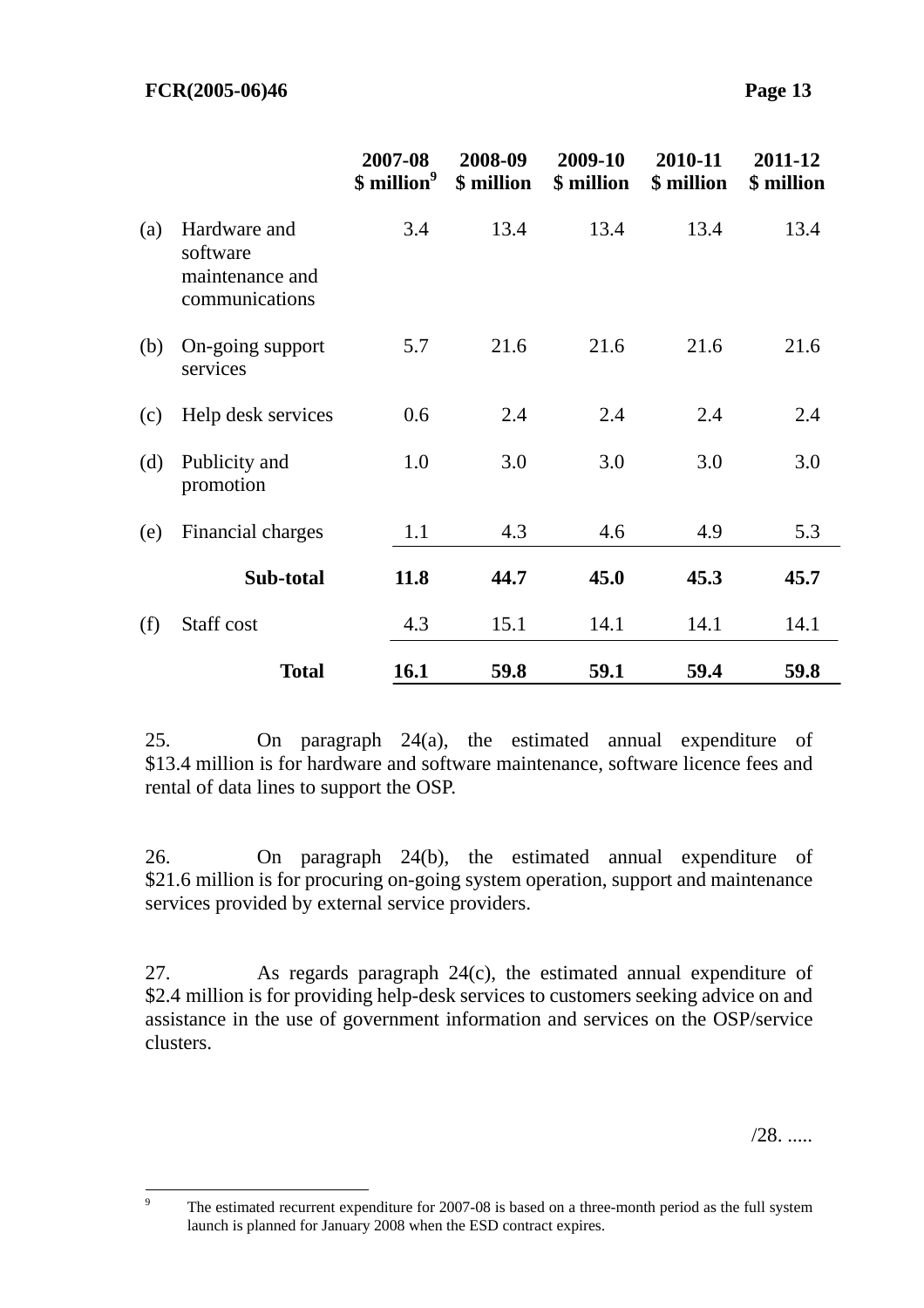28. As regards paragraph 24(d), the estimated annual expenditure of \$3 million is for conducting publicity and promotion for the OSP/service clusters to build up awareness locally and internationally so as to increase the utilization of e-government services.

29. As regards paragraph 24(e), the estimated annual expenditure of \$4.3 million to \$5.3 million from 2008-09 to 2011-12 is for meeting the financial charges for online transactions using the debit and credit card payment options. The assumption is that the volume of electronic transactions requiring e-payment services will grow at a rate of about 10% every year.

30. As regards paragraph 24(f), the estimated annual expenditure of \$14.1 million (from 2009-10 onwards) represents the staff costs for providing on-going support for the operation of the OSP/clusters, contract management and co-ordination with B/Ds and stakeholders participating in the project. This comprises six man-months of two Administrative Officer Grade staff, three man-months of an Executive Officer I, 12 man-months of a Chief Systems Manager and 144 man-months of 12 non-directorate IT professional grade staff. The additional \$1 million of staff cost to be incurred in 2008-09 represents an additional nine man-months of three Administrative and Executive Grade staff for managing the closure of the implementation programme upon the full launch of the OSP/services clusters in January 2008.

31. Of the average total recurrent expenditure (discounting staff cost) of \$45.2 million per year from 2008-09 to 2011-12 (paragraph 24(a)-(e) above), \$41.6 million will be offset by the cost savings mentioned in paragraph 13 above. The OGCIO will absorb the remaining \$3.6 million of average recurrent expenditure and \$14.1 to \$15.1 million of recurrent staff cost from within its existing resources.

# **Revenue**

32. The Government will explore possible revenue opportunities through collaboration with the private sector (e.g. provision of value-added content and services on the service clusters or PPP) in the second half of 2006.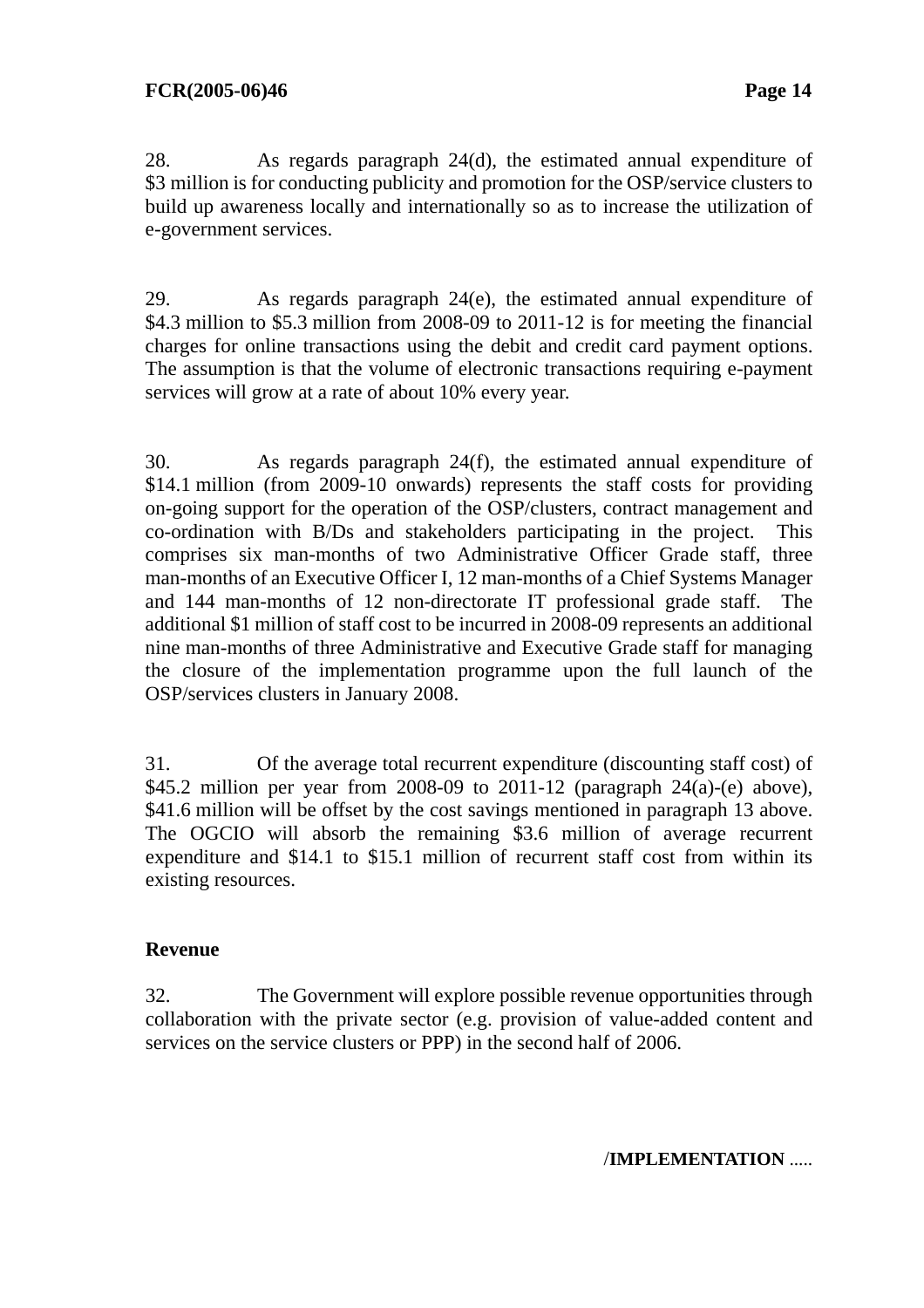### **IMPLEMENTATION PLAN**

33. The OSP/service clusters will be launched by phases from mid-2006 and enter into full operation by January 2008. The proposed implementation plan is as follows –

| <b>Activity</b>                                                                                                          | <b>Timing</b>                |
|--------------------------------------------------------------------------------------------------------------------------|------------------------------|
| Procurement of hardware and<br>software<br>and implementation<br>services                                                | March to August 2006         |
| Implementation and enhancement<br>of EGIS                                                                                | May 2006 to July 2007        |
| Soft launch of the OSP                                                                                                   | July/August 2006             |
| Progressive roll-out of the first<br>phase of new services and<br>reprovisioning of existing services                    | August 2006 to December 2007 |
| Invite private sector to express<br>interest in providing value-added<br>content/services in service clusters<br>and PPP | August to October 2006       |
| Official launch of the OSP                                                                                               | October 2006                 |
| Tendering for<br>private<br>sector<br>content/services                                                                   | Early 2007                   |
| Introduce private sector content<br>and services                                                                         | Mid-2007 onwards             |
| Full operation of the OSP/service<br>clusters                                                                            | January 2008                 |

34. In implementing the new strategy, the OGCIO and B/Ds concerned will ensure that all data stored in their existing computer systems will be removed by means of de-magnetisation and the hard disks physically destroyed before they are disposed of. OGCIO and B/Ds concerned will also ensure that these physically destroyed hard disks and other unserviceable microcomputers and accessories like printers, monitors, routers and modems will be disposed of in accordance with the relevant government procedures.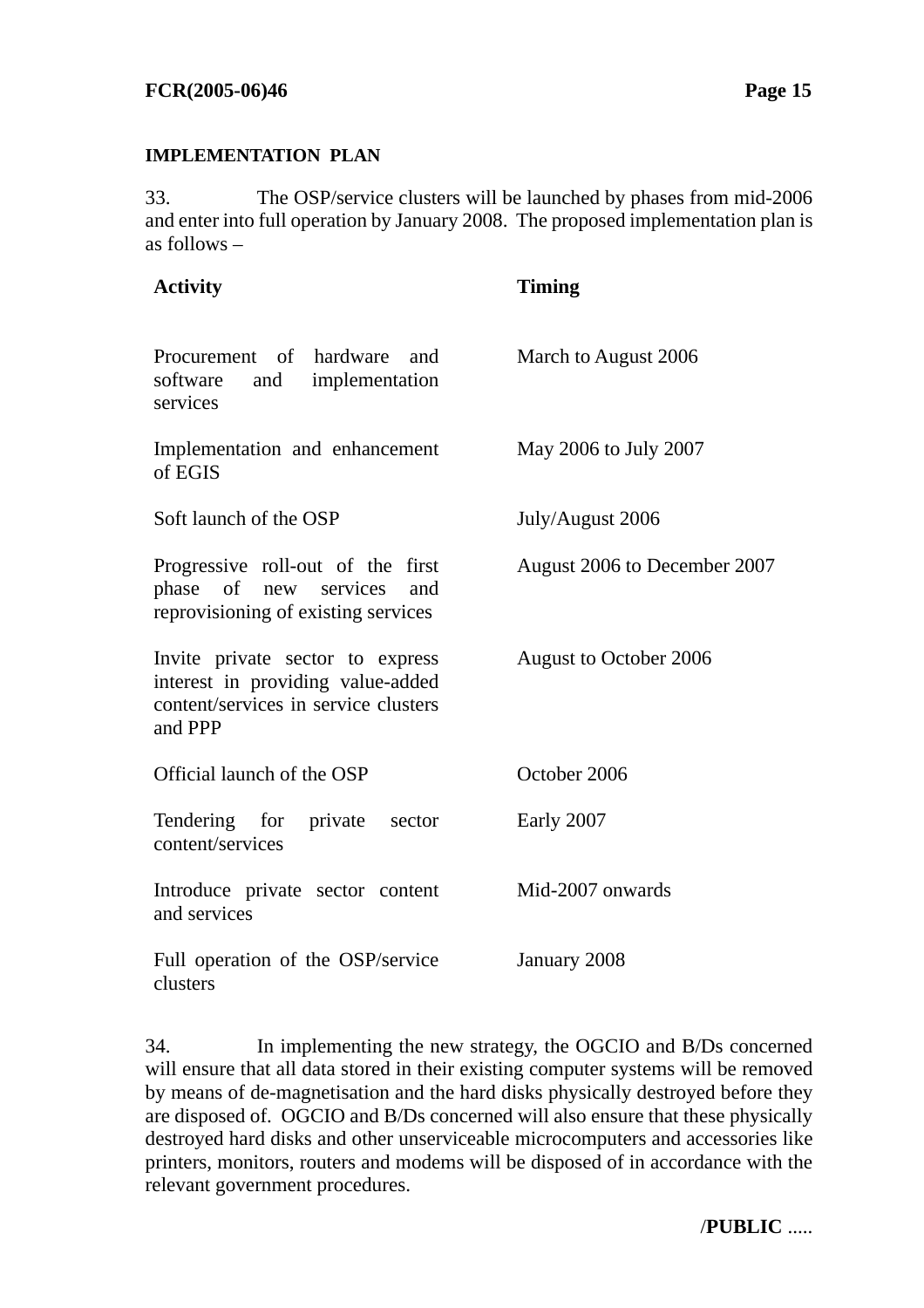# **PUBLIC CONSULTATION**

35. We consulted the Legislative Council Panel on Information Technology and Broadcasting on the proposal on 9 January and 13 February 2006. Representatives of the IT industry who attended the Panel meeting on 13 February as deputations had expressed unanimous support for the proposal. Members are generally supportive of the new strategy for delivering citizen-centric e-government services, and have no objection to the submission of the proposal to the FC on 3 March 2006.

# **BACKGROUND**

36. In December 1998, the FC approved vide FCR(98-99)55 a non-recurrent provision of \$123.2 million for the implementation of the ESD Scheme. Launched in January 2001 under a PPP established between ESDSL and the Government, the ESD Scheme was a core element of the first phase of our e-government programme.

37. Under the ESD contract, ESDSL is responsible for putting in place the front-end infrastructure, developing the 49 ESD applications and operating the ESD portal and related services. It bears the non-recurrent and recurrent costs involved in providing the front-end infrastructure, common services and individual e-government applications as well as in marketing and publicity. In return, it has the flexibility<sup>10</sup> to use the portal for other revenue-generating commercial activities (e.g. advertisements and e-commerce services). The Government, on the other hand, bears the non-recurrent costs of setting up and maintaining the departmental back-end systems for ESD services, and pays ESDSL subscription and transaction fees.

----------------------------------

Office of the Government Chief Information Officer Commerce, Industry and Technology Bureau February 2006

 $10$ 

<sup>10</sup> ESDSL is subject to certain conditions relating to the nature of non-government services and content that may co-locate with those of the Government on ESDlife.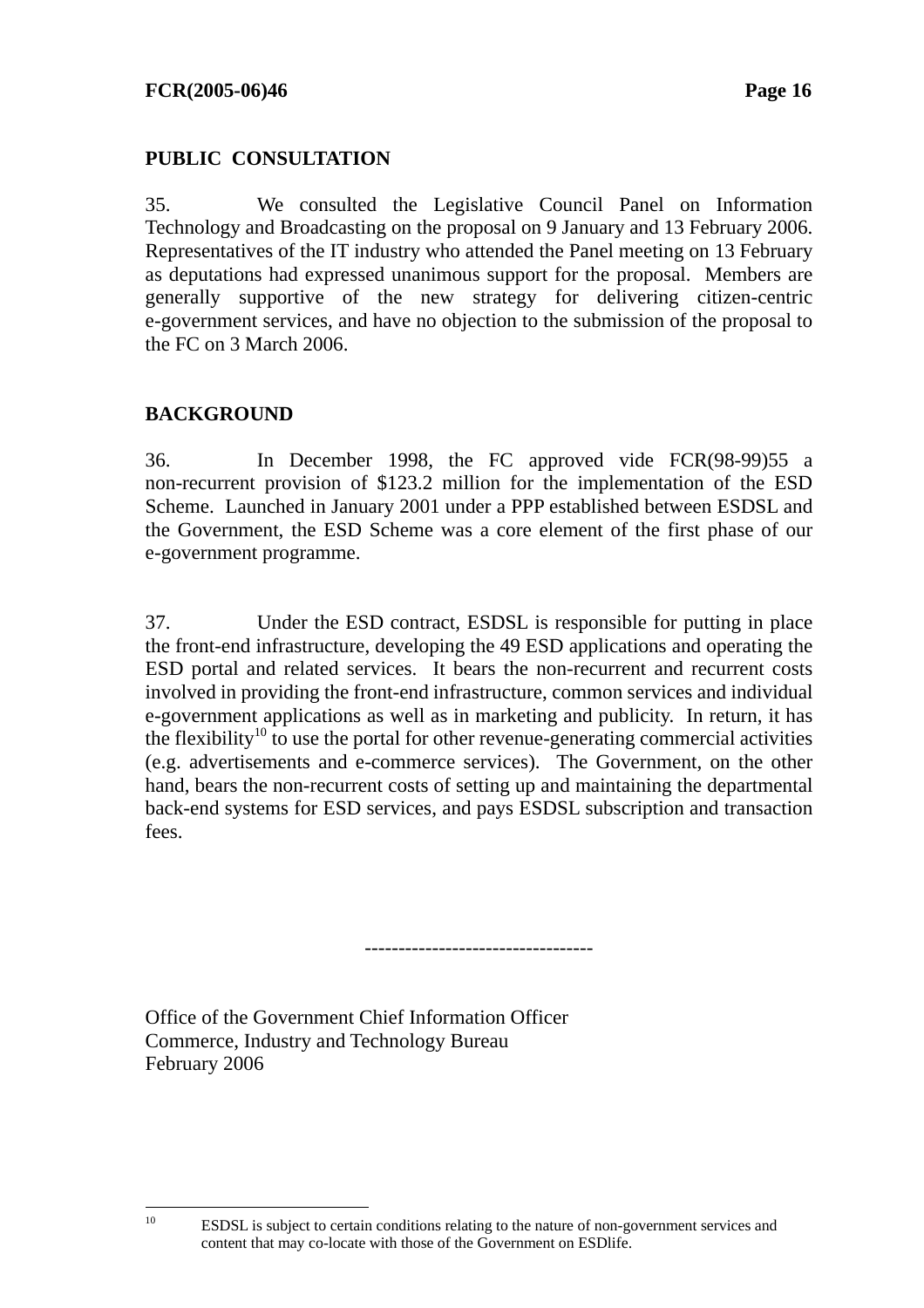

# **Current Model of E-Government Service Delivery**

- $\triangleright$  Under the current model, citizens access government information and services through ESDlife, Government Information Centre and a variety of other websites/portals (e.g. through portals of major search service providers or direct access to departmental websites).
- $\triangleright$  To further improve customer satisfaction and to drive up take up rate, we need a one-stop government portal that provides citizens with convenient access to a comprehensive range of government information and transaction services.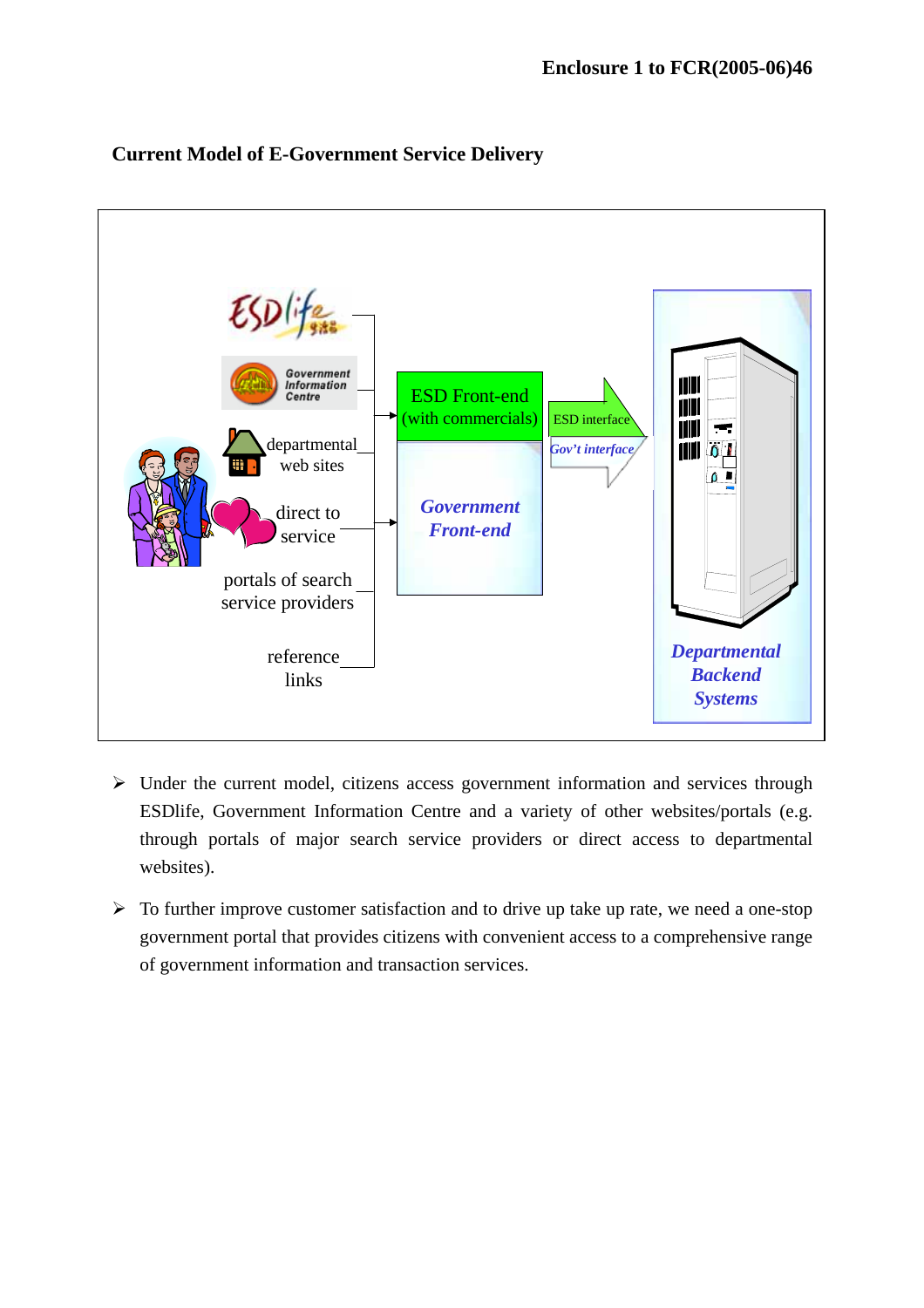*One-stop* Service Clusters *access Portal (OSP) providing comprehensive Open government Open Standard information &* **Front-end** *interface services Short-cuts to*  |co| *particular topics Department guide Departmental*  Service Agents with *Backend*  commercial interest & *Service guide Systems* private sector contents *Search* & applications *Core infrastructure components where Government should retain strategic control and influence over implementation and operation (amenable to outsourcing arrangement) Areas with opportunities for commercial exploitation and public private partnerships* 

# **Transition to the One-stop Access Portal under the New Strategy**

- $\triangleright$  A one-stop access portal will be built to provide citizens with a convenient, commercials-free access to a comprehensive range of government information and services.
- $\triangleright$  Service clusters targeted at different customer segments will be built.
- $\triangleright$  The government-owned hosting platform will be neutral of commercial interest.
- ! PPP opportunities available for operation of service clusters and for service agents to provide value-added content and services.

-------------------------------------

- 2 -